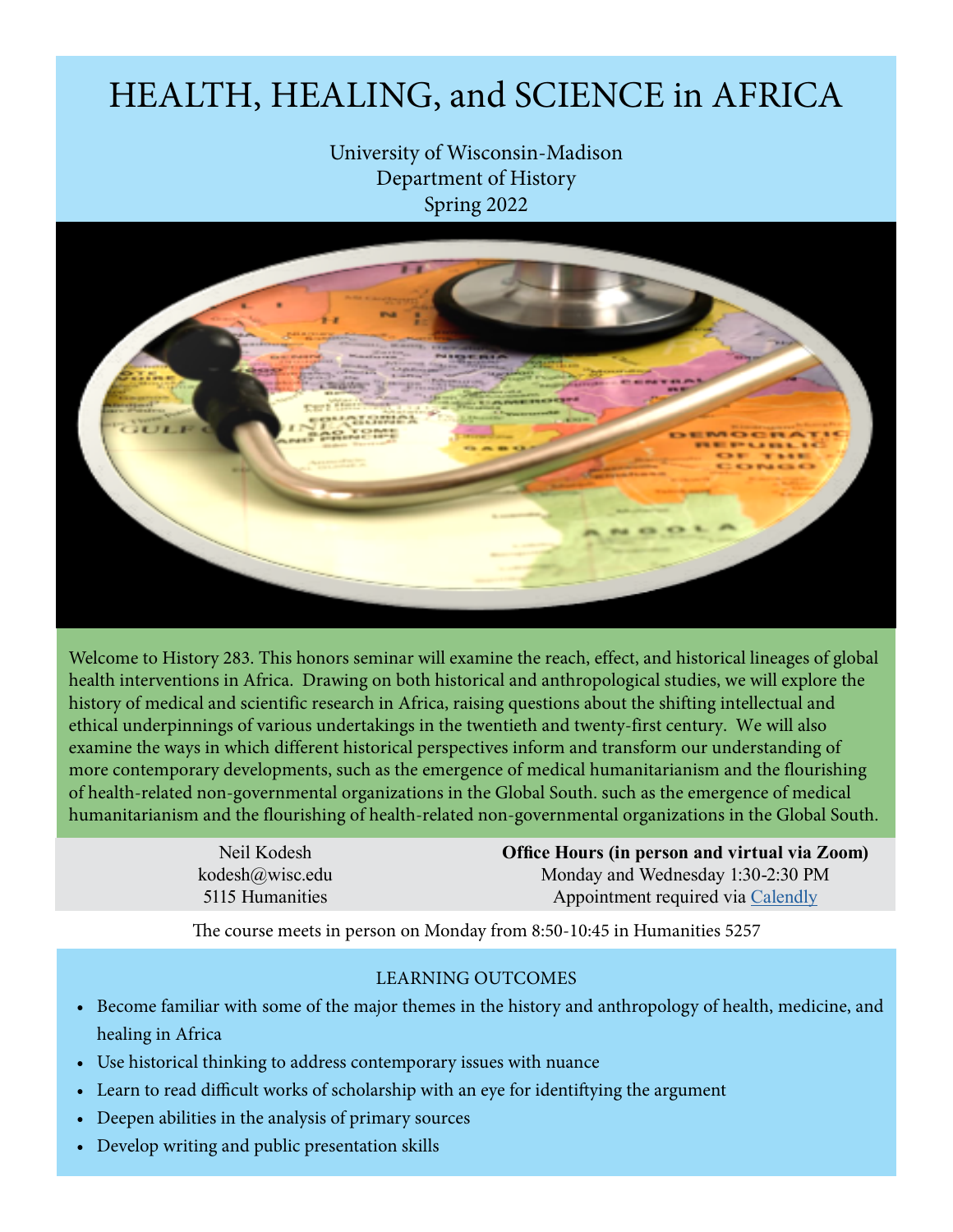## **Required Readings and Learning Materials**

All required readings and learning materials are available on Canvas

## **Communication**

The Announcements section of the Course Home page is used to make important announcements.

Have a question? Consider posting it on the "General Course Questions" discussion board instead of sending an email. Chances are your classmates have similar queries and we are all here to support each other! Any questions posted by 11:59 PM will be answered by noon the following day. If posting the question would make you unfomfortable, feel free to email Professor Kodesh directly.

## **Course Design, Requirements, and Expectations**

The credit standard for this 3-credit course is met by an expectation of a total of 135 hours of student engagement with the course's learning activities (at least 45 hours per credit or 9 hours per week), which include regularly scheduled meeting times (group seminar meetings of 115 minutes per week), dedicated online time, reading, writing, field trips, individual consultations with the instructor, and other student work as described in the syllabus. The course meets in person on Monday from 8:50-10:45 in Humanities 5257.

### **Course Design**

The course is divided into four parts: Part 1 (weeks 1-3): Global Health in Historical Perspective Part 2 (weeks 4-7): Case Studies of Health and Disease in Africa Part 3 (weeks 8-12): Research and Writing Part 4 (weeks 13-14): Final Project Presentations

Information about course schedule, logistics, technology, and student support can be found on Canvas in the "Course Orientation" page located in the Modules section.

### **Weekly Classroom Discussion**

Weekly discussions of the assigned readings and other learning materials are a crucial component of the seminar. You should come to class each week prepared to share your thoughts on the readings and to actively participate in discussion. All required learning materials are available on Canvas.

In addition to discussing the assigned readings, we will also devote the last twenty mintues of each week's discussion to exploring how the ideas and main themes raised in these materials relate to contemporary issues. Between weeks 1 and 5, each of you will be responsible for leading one of these discussions along with one or two other class members. The co-discussion leaders will work together in the week leading up to the class to identify a contemporary issue(s) related to the themes in the week's readings, and to develop a plan for weaving that issue(s) into our classroom discussion. I will provide futher instructions about leading these discussions during our first meeting.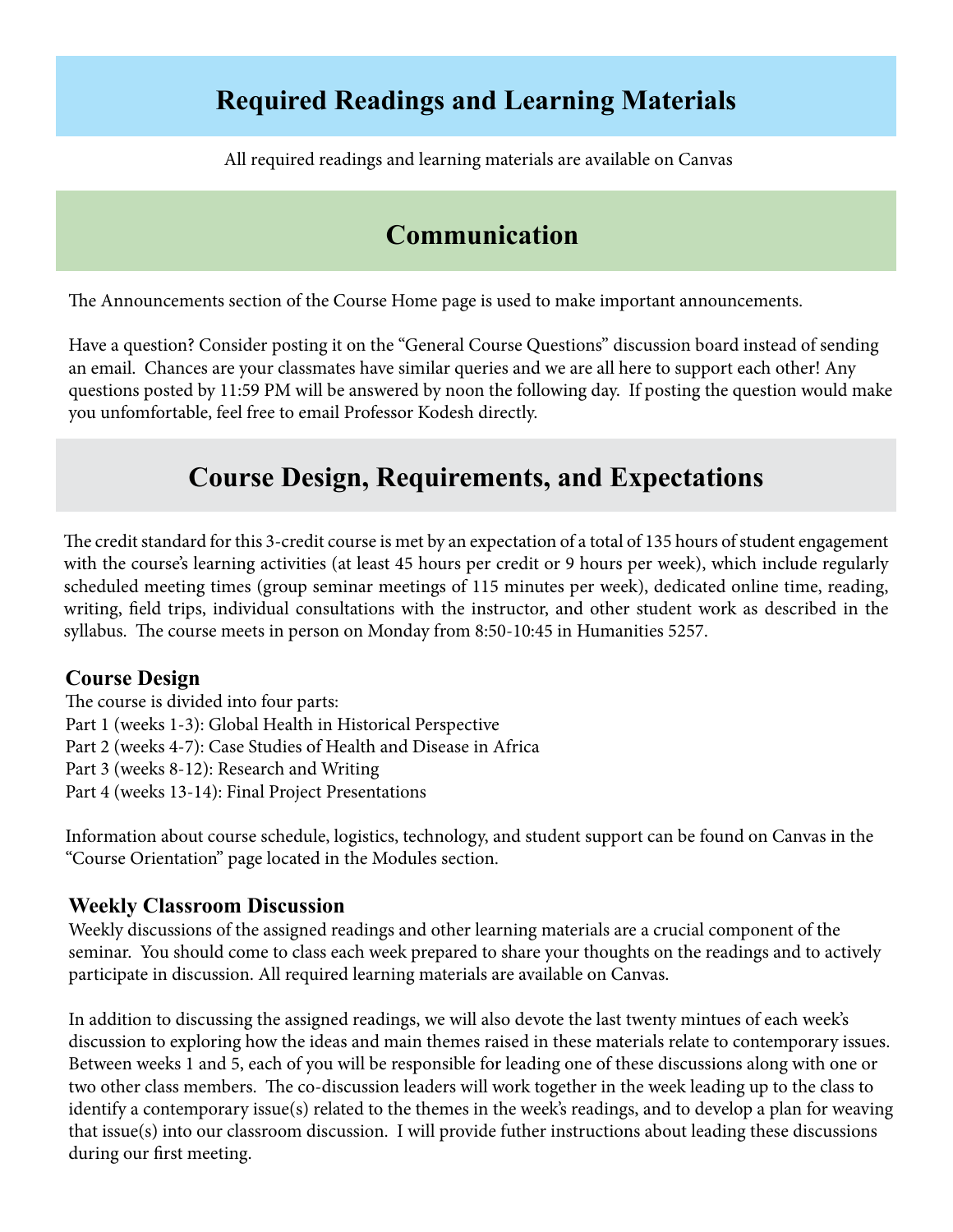## **Weekly Writing Assignments**

You will be responsible for a short (sometimes very short) written assignment each week that we meet to discuss readings and other learning materials. You will find instructions for these assignments in the weekly module on Canvas. You must post these assignments by 8 pm on the Sunday before class. These short assignments will help build toward the more substantial final assignment. Each weekly assignment will receive a grade out of 10 points. The weekly assignments will receive a grade of complete/incomplete and will be taken into consideration as part of the participation portion of your grade.

## **Final Project**

You have four choices for your final project:

- 1. 12-14-page research paper on a topic developed in consultation with Professor Kodesh. The paper will be based on research in secondary literature.
- 2. 12-14-page research paper on the history of scientific and medical research on yellow fever in western Uganda. The paper will be based on research in primary sources provided by Professor Kodesh
- 3. 12-14-page historically-informed funding proposal for a foundation or non-governmental organization (CARE, Bill and Melinda Gates Foundation, USAID, the Wellcome Trust, etc.) on a topic developed in consultation with me.
- 4. Do you have something else in mind? A podcast? A website? Pitch an idea for a project to me!

I will provide more detailed instructions about the final project over the course of the first part of the semester. However, I encourage you to begin thinking about the topic for your final project as soon as possible. In order to facilitate your research and the development of your project, I have divided the process into several steps:

- 1. During our class session for week 8 (March 21), I will lead a workshop on research strategies and techniques. The workshop will both introduce you to basic historical research skills and focus on strategies and resources directly related to the themes of our course. I will also in this class introduce you to the topic and sources for the second option for your final project and the history of scientific and medical research on yellow fever in western Uganda.
- 2. I will also set up individual meetings during week 8 to discuss your preliminary ideas for research topics.
- 3. Each of you will submit a research prospectus for your final project. I will provide further instructions about this assignment. The prospectus will be due by 5 PM on March 30.
- 4. I will also set up individual meetings the week of April 4 to discuss your prospectus.
- 5. Each of you will turn in a draft of at least 6 pages of your final project by April 13. We will devote our class session on April 18 to peer review of these drafts. I will provide further instructions about this process.

Final projects will be due by 11:59 PM on Monday, May 9

### **Final Project Presentations**

Will devote weeks 13 and 14 to oral presentations of your final projects. Each of you will be responsible for a 15-minute in-class presentation. I will provide additional instructions for the preparation of in-class presentations.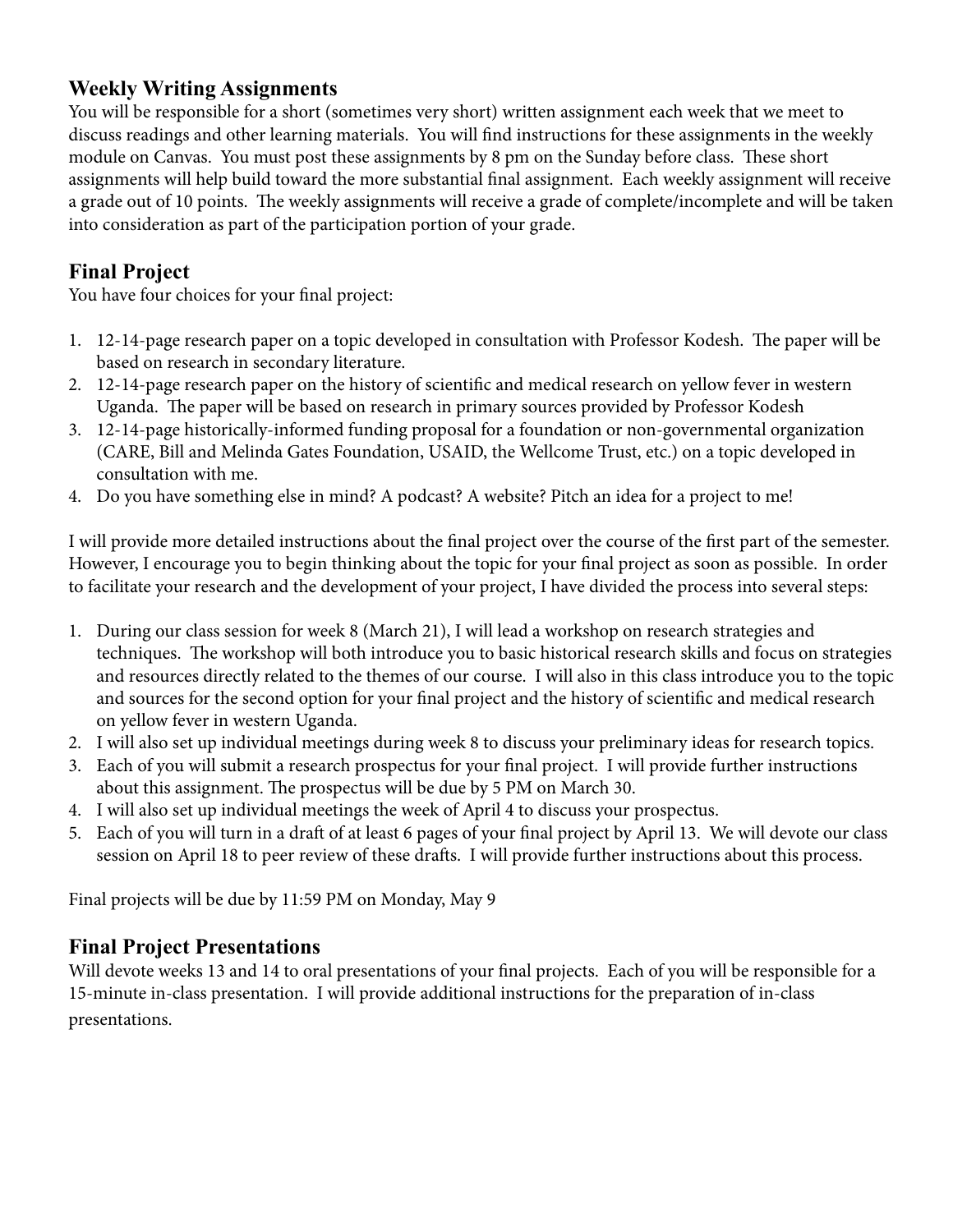|                     | <b>Course Schedule</b>                                                                   |
|---------------------|------------------------------------------------------------------------------------------|
| Week 1: January 31  | Foundations: what is health? what is healing?                                            |
| Week 2: February 7  | Missionaries, medicine, and colonialism                                                  |
| Week 3: February 14 | What changes—and doesn't—in the age of global health?                                    |
| Week 4: February 21 | HIV/AIDS and its aftermath                                                               |
| Week 5: February 28 | Cancer and global oncology                                                               |
| Week 6: March 7     | Africa and the epidemiological imagination                                               |
| Week 7: March 14    | Spring break                                                                             |
| Week 8: March 21    | Medical and Scientific Research in Africa/Research workshop                              |
| Week 9: March 28    | Identify final project topic and begin research                                          |
| Week 10: April 4    | Individual meetings with Professor Kodesh                                                |
| Week 11: April 11   | Optional meetings with Professor Kodesh/continue working on final projects               |
| Week 12: April 18   | Peer review of final project drafts                                                      |
| Week 13: April 25   | Final project presentations                                                              |
| Week 14: May 2      | Final project presentations                                                              |
|                     | See "Course Orientation" in the Modules section on Canvas for a detailed course schedule |